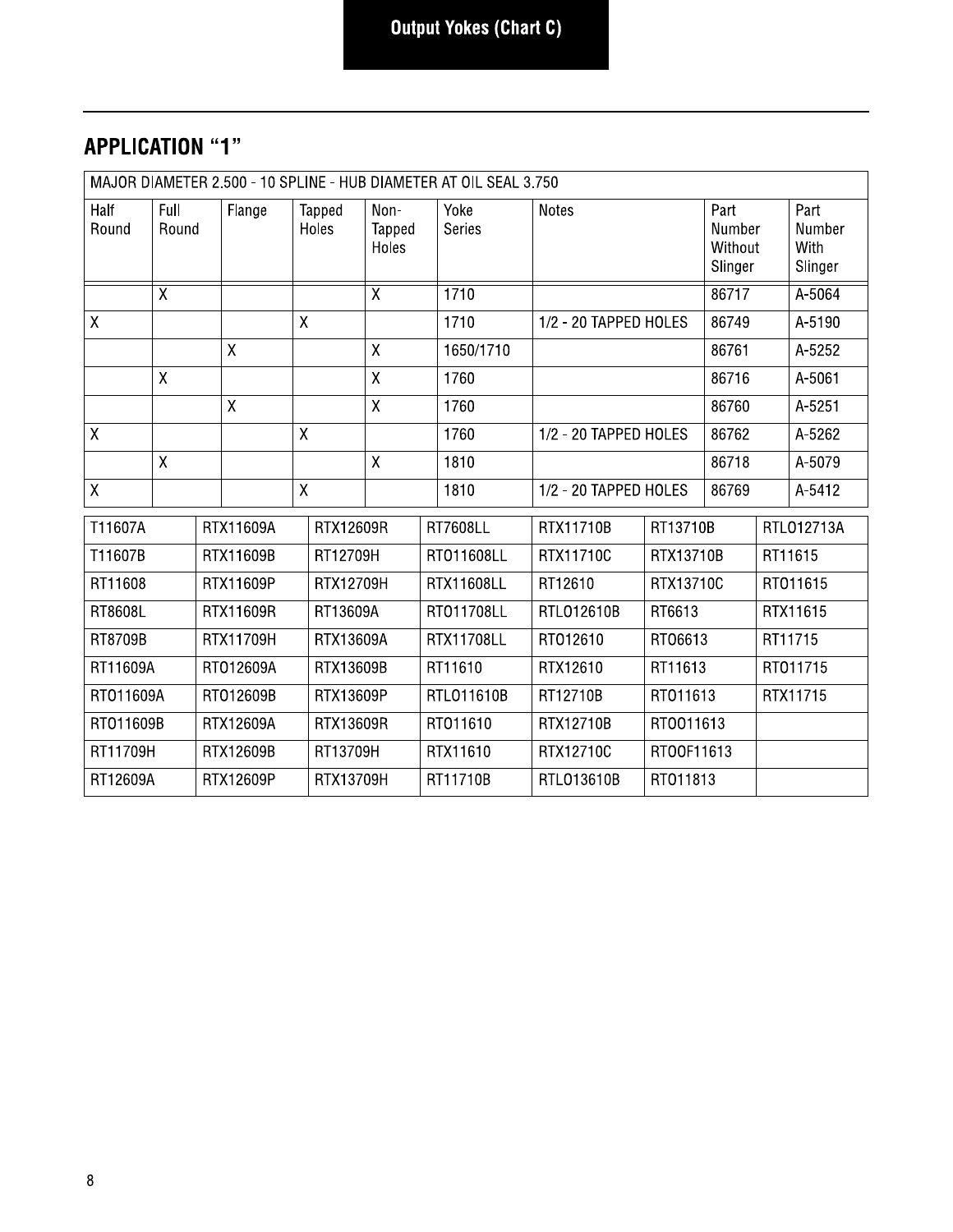# **APPLICATION "2"**

| MAJOR DIAMETER 2.750 - 10 SPLINE - HUB DIAMETER AT OIL SEAL 3.750 |                                                                                                                                                                                                                           |                   |                 |            |                         |                       |            |              |                       |                                      |            |                                   |
|-------------------------------------------------------------------|---------------------------------------------------------------------------------------------------------------------------------------------------------------------------------------------------------------------------|-------------------|-----------------|------------|-------------------------|-----------------------|------------|--------------|-----------------------|--------------------------------------|------------|-----------------------------------|
| Half<br>Round                                                     | Full<br>Round                                                                                                                                                                                                             | Flange            | Tapped<br>Holes |            | Non-<br>Tapped<br>Holes | Yoke<br><b>Series</b> |            | <b>Notes</b> |                       | Part<br>Number<br>Without<br>Slinger |            | Part<br>Number<br>With<br>Slinger |
|                                                                   | $\overline{X}$                                                                                                                                                                                                            |                   |                 |            | $\overline{\mathsf{X}}$ | 1710                  |            |              |                       | 86719                                |            | A-5080                            |
| $\mathsf{X}$                                                      |                                                                                                                                                                                                                           |                   | $\mathsf{X}$    |            |                         |                       | 1710       |              | 1/2 - 20 TAPPED HOLES |                                      | 86765      | A-5291                            |
|                                                                   | Χ                                                                                                                                                                                                                         |                   |                 |            | $\mathsf X$<br>1760     |                       |            |              |                       | 86720                                |            | A-5081                            |
|                                                                   |                                                                                                                                                                                                                           | χ                 |                 |            | $\pmb{\mathsf{X}}$      |                       | 1760/1810  |              |                       | 86728                                |            | A-5082                            |
| $\mathsf{X}% _{0}$                                                |                                                                                                                                                                                                                           |                   | X               |            |                         | 1760                  |            |              | 1/2 - 20 TAPPED HOLES | 86771                                |            | A-5416                            |
|                                                                   | $\mathsf X$                                                                                                                                                                                                               |                   |                 |            | $\mathsf{X}$            | 1810                  |            |              |                       | 86721                                |            | A-5073                            |
| $\mathsf{X}$                                                      |                                                                                                                                                                                                                           |                   | $\mathsf X$     |            |                         | 1810                  |            |              | 1/2 - 20 TAPPED HOLES | 86770                                |            | A-5413                            |
| AT1202                                                            |                                                                                                                                                                                                                           | RTX14609P         |                 |            | RTL014610B              |                       | RTX16710C  |              | RT015813              |                                      | RT015715   |                                   |
| RT011607L                                                         |                                                                                                                                                                                                                           | RTX14609R         |                 | RT014610   |                         | RTL018610B            |            | RTL016713A   |                       | RTX15715                             |            |                                   |
| RT14608                                                           |                                                                                                                                                                                                                           | RT14709H          |                 | RTX14610   |                         | RTLOF18610B           |            | RT14615      |                       | RTL014618A                           |            |                                   |
| RT011607LL                                                        |                                                                                                                                                                                                                           | RTX14709H         |                 | RTX14610A  |                         |                       | RT14613    |              | RT014615              |                                      | RTL014718B |                                   |
| RT011707DLL                                                       |                                                                                                                                                                                                                           | RTX16709B         |                 |            | RT14710B                |                       | RTL014613B |              | RTX14615              |                                      | RT015618   |                                   |
| RT011707LL                                                        |                                                                                                                                                                                                                           | RTX16709H         |                 |            | RTX14710B               |                       | RT014613   |              | RT14715               |                                      | RTL016618A |                                   |
| RT013707MLL                                                       |                                                                                                                                                                                                                           | RT014608LL        |                 |            | RTX14710C               |                       | RT0014613  |              | RT014715              |                                      | RTL016718B |                                   |
| RT14609A                                                          |                                                                                                                                                                                                                           | <b>RTX14608LL</b> |                 |            | RTL015610B              |                       | RT00F14613 |              | RTX14715              |                                      | RTL018718B |                                   |
| RT014609A                                                         |                                                                                                                                                                                                                           | RT014708LL        |                 |            | RTX15710B               |                       | RTL014713A |              | RT15615               |                                      |            |                                   |
| RT014609B                                                         |                                                                                                                                                                                                                           | <b>RTX14708LL</b> |                 |            | RTX15710C               |                       | RT014813   |              | RT015615              |                                      |            |                                   |
| RTX14609A<br>RT14610                                              |                                                                                                                                                                                                                           |                   |                 | RTL016610B |                         | RT15613               |            | RTX15615     |                       |                                      |            |                                   |
| RTX14609B<br>RTL014610A                                           |                                                                                                                                                                                                                           |                   |                 | RTX16710B  |                         |                       | RT015613   |              | RT15715               |                                      |            |                                   |
|                                                                   | NOTE: Older generations of the above models used a yoke or flange with a 3.500 diameter hub at seal area.<br>For these applications, use 20807 or equivalent seal with 3.750 diameter hub on yoke or flange listed above. |                   |                 |            |                         |                       |            |              |                       |                                      |            |                                   |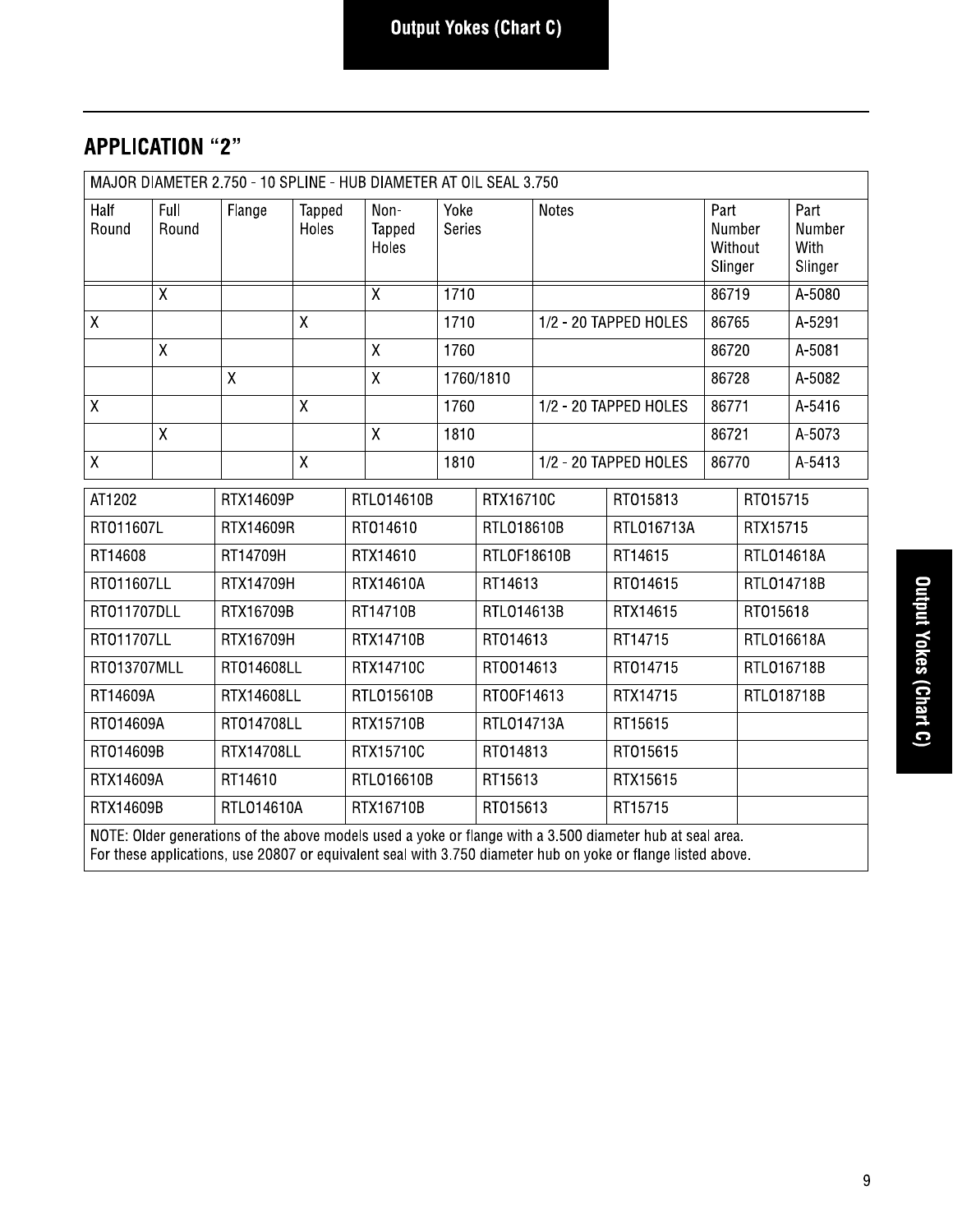## **APPLICATION "3"**

|               | MAJOR DIAMETER 2.250 - 10 SPLINE - HUB DIAMETER AT OIL SEAL 3.500 - ALSO SEE APP. "8" |                |                 |                         |                |         |              |                       |                                      |         |                                   |
|---------------|---------------------------------------------------------------------------------------|----------------|-----------------|-------------------------|----------------|---------|--------------|-----------------------|--------------------------------------|---------|-----------------------------------|
| Half<br>Round | Full<br>Round                                                                         | Flange         | Tapped<br>Holes | Non-<br>Tapped<br>Holes | Yoke<br>Series |         | <b>Notes</b> |                       | Part<br>Number<br>Without<br>Slinger |         | Part<br>Number<br>With<br>Slinger |
|               |                                                                                       | $\overline{X}$ |                 | χ                       | 1610           |         |              |                       | 86734                                |         | N/A                               |
|               | $\sf X$                                                                               |                |                 | X                       | 1610           |         |              |                       | 86757                                |         | N/A                               |
|               | X                                                                                     |                |                 | X                       | 1710           |         |              |                       | 86733                                |         | N/A                               |
|               |                                                                                       | $\sf X$        |                 | X                       | 1710           |         |              |                       | 86735                                |         | N/A                               |
| X             |                                                                                       |                | X               |                         | 1710           |         |              | 1/2 - 20 TAPPED HOLES |                                      | 5505506 | N/A                               |
|               | X                                                                                     |                |                 | X                       | 1760           |         |              |                       | 86724                                |         | N/A                               |
| 2A92          |                                                                                       | T11605B        |                 | T11605D                 |                | T11605M |              | RT8609A               |                                      | RT06610 |                                   |
| T11605A       |                                                                                       | T11605C        |                 | T11605F                 |                | RT6609A |              | RT6610                |                                      |         |                                   |

#### **APPLICATION "4"**

| MAJOR DIAMETER 2.750 - 10 SPLINE - HUB NOT USED FOR SEAL - SPACER REQUIRED |               |        |                 |                         |                       |  |       |                       |                                      |                                   |
|----------------------------------------------------------------------------|---------------|--------|-----------------|-------------------------|-----------------------|--|-------|-----------------------|--------------------------------------|-----------------------------------|
| Half<br>Round                                                              | Full<br>Round | Flange | Tapped<br>Holes | Non-<br>Tapped<br>Holes | Yoke<br><b>Series</b> |  | Notes |                       | Part<br>Number<br>Without<br>Slinger | Part<br>Number<br>With<br>Slinger |
| Χ                                                                          |               |        |                 |                         | 1760                  |  |       | 1/2 - 20 TAPPED HOLES | 86604                                | N/A                               |
| X                                                                          |               |        | Χ               |                         | 1810                  |  |       | 1/2 - 20 TAPPED HOLES | 86605                                | N/A                               |
| RT011709MLL<br>RT014709MLL                                                 |               |        |                 |                         |                       |  |       |                       |                                      |                                   |

# **APPLICATION "5"**

| MAJOR DIAMETER 2.343 - 45T INVOLUTE SPLINE - HUB DIAMETER AT OIL SEAL 3.750 |               |        |                 |                                |                       |  |       |                       |                                      |         |                                   |
|-----------------------------------------------------------------------------|---------------|--------|-----------------|--------------------------------|-----------------------|--|-------|-----------------------|--------------------------------------|---------|-----------------------------------|
| Half<br>Round                                                               | Full<br>Round | Flange | Tapped<br>Holes | Non-<br>Tapped<br><b>Holes</b> | Yoke<br><b>Series</b> |  | Notes |                       | Part<br>Number<br>Without<br>Slinger |         | Part<br>Number<br>With<br>Slinger |
| Χ                                                                           |               |        | χ               |                                | 1610                  |  |       | 1/2 - 20 TAPPED HOLES | 86763                                |         | A-5263                            |
|                                                                             | Χ             |        |                 | χ                              | 1710                  |  |       |                       | 86737                                |         | A-5122                            |
| χ                                                                           |               |        | χ               |                                | 1710                  |  |       | 1/2 - 20 TAPPED HOLES | 86764                                |         | A-5264                            |
| X                                                                           |               |        | Χ               |                                | 1760                  |  |       | 1/2 - 20 TAPPED HOLES |                                      | 5505521 | A-5451                            |
| T8607A                                                                      |               | T8607B |                 | <b>TX8607B</b>                 |                       |  |       |                       |                                      |         |                                   |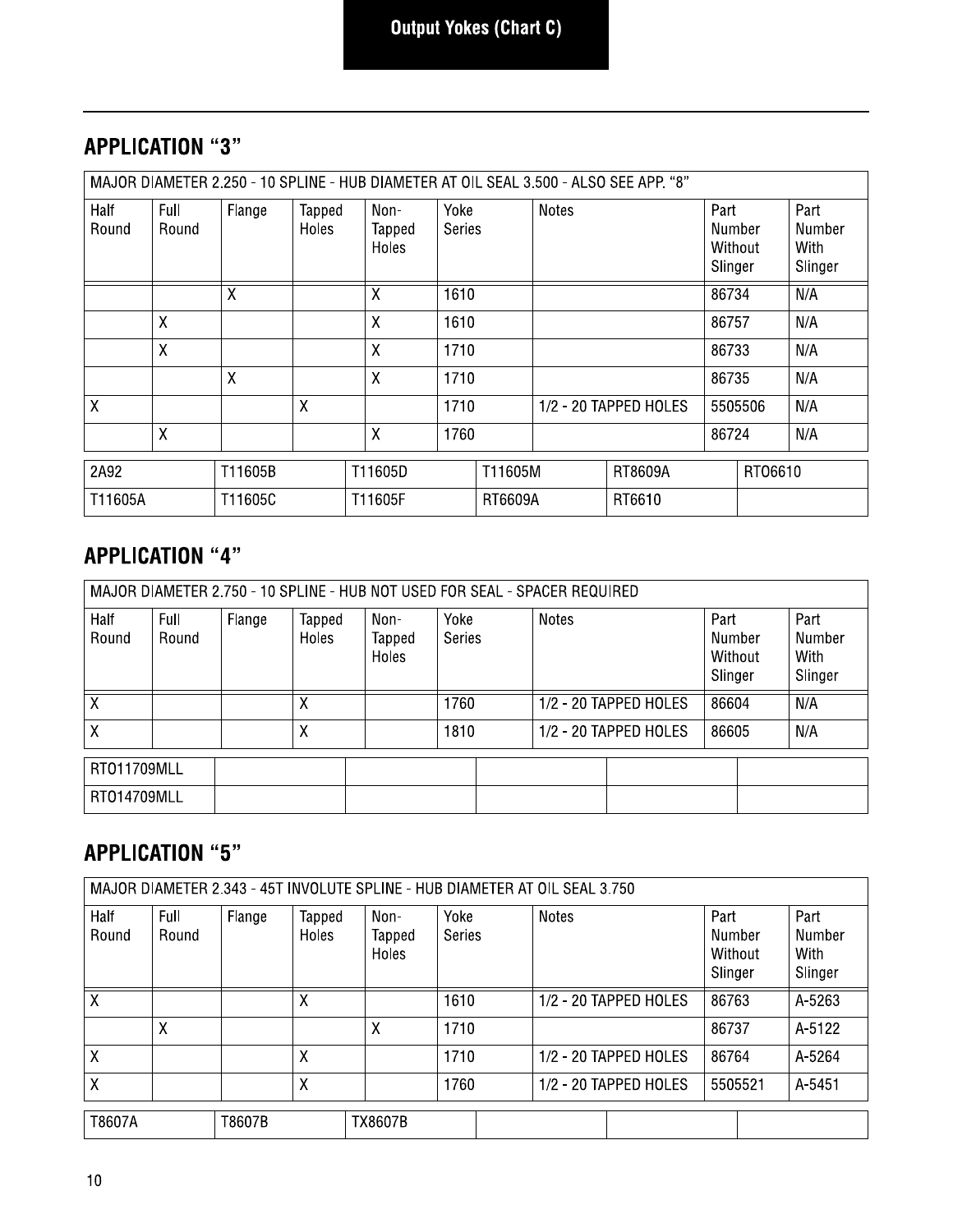# **APPLICATION "6"**

|               | MAJOR DIAMETER 2.544 - 49T INVOLUTE SPLINE - HUB DIAMETER AT OIL SEAL 3.750 |        |                 |                         |                       |                       |                                      |                                   |  |
|---------------|-----------------------------------------------------------------------------|--------|-----------------|-------------------------|-----------------------|-----------------------|--------------------------------------|-----------------------------------|--|
| Half<br>Round | Full<br>Round                                                               | Flange | Tapped<br>Holes | Non-<br>Tapped<br>Holes | Yoke<br><b>Series</b> | <b>Notes</b>          | Part<br>Number<br>Without<br>Slinger | Part<br>Number<br>With<br>Slinger |  |
|               |                                                                             | X      |                 | Χ                       | 1710                  |                       | 86738                                | A-5123                            |  |
|               | X                                                                           |        |                 | X                       | 1710                  |                       | 86741                                | A-5126                            |  |
| X             |                                                                             |        | $\mathsf{X}$    |                         | 1710                  | 1/2 - 20 TAPPED HOLES | 86775                                | A-5436                            |  |
|               | X                                                                           |        |                 | X                       | 1760                  |                       | 86740                                | A-5125                            |  |
|               | X                                                                           |        |                 | X                       | 1810                  |                       | 86742                                | A-5127                            |  |
| $\sf X$       |                                                                             |        | X               |                         | 1810                  | 1/2 - 20 TAPPED HOLES | 86774                                | A-5435                            |  |
| T-14607       |                                                                             |        |                 |                         |                       |                       |                                      |                                   |  |

## **APPLICATION "7"**

| MAJOR DIAMETER 2.250 - 10 SPLINE - HUB DIAMETER AT OIL SEAL 3.750 |               |         |                 |                         |                       |                 |              |                       |                                      |         |                                   |
|-------------------------------------------------------------------|---------------|---------|-----------------|-------------------------|-----------------------|-----------------|--------------|-----------------------|--------------------------------------|---------|-----------------------------------|
| Half<br>Round                                                     | Full<br>Round | Flange  | Tapped<br>Holes | Non-<br>Tapped<br>Holes | Yoke<br><b>Series</b> |                 | <b>Notes</b> |                       | Part<br>Number<br>Without<br>Slinger |         | Part<br>Number<br>With<br>Slinger |
| X                                                                 |               |         | Χ               |                         | 1610                  |                 |              | 1/2 - 20 TAPPED HOLES | 86747                                |         | A-5191                            |
| X                                                                 |               |         | Χ               |                         | 1710                  |                 |              | 1/2 - 20 TAPPED HOLES | 86748                                |         | A-5192                            |
|                                                                   |               | X       |                 | X                       | 1710                  |                 |              |                       | 86753                                |         | A-5268                            |
| X                                                                 |               |         | Χ               |                         | 1760                  |                 |              | 1/2 - 20 TAPPED HOLES | 86772                                |         | A-5422                            |
| 2A92                                                              |               | T14607A |                 | T14607B                 |                       | <b>TX14607B</b> |              | RT6609A               |                                      | RT8609A |                                   |
| RT6610                                                            |               | RT06610 |                 |                         |                       |                 |              |                       |                                      |         |                                   |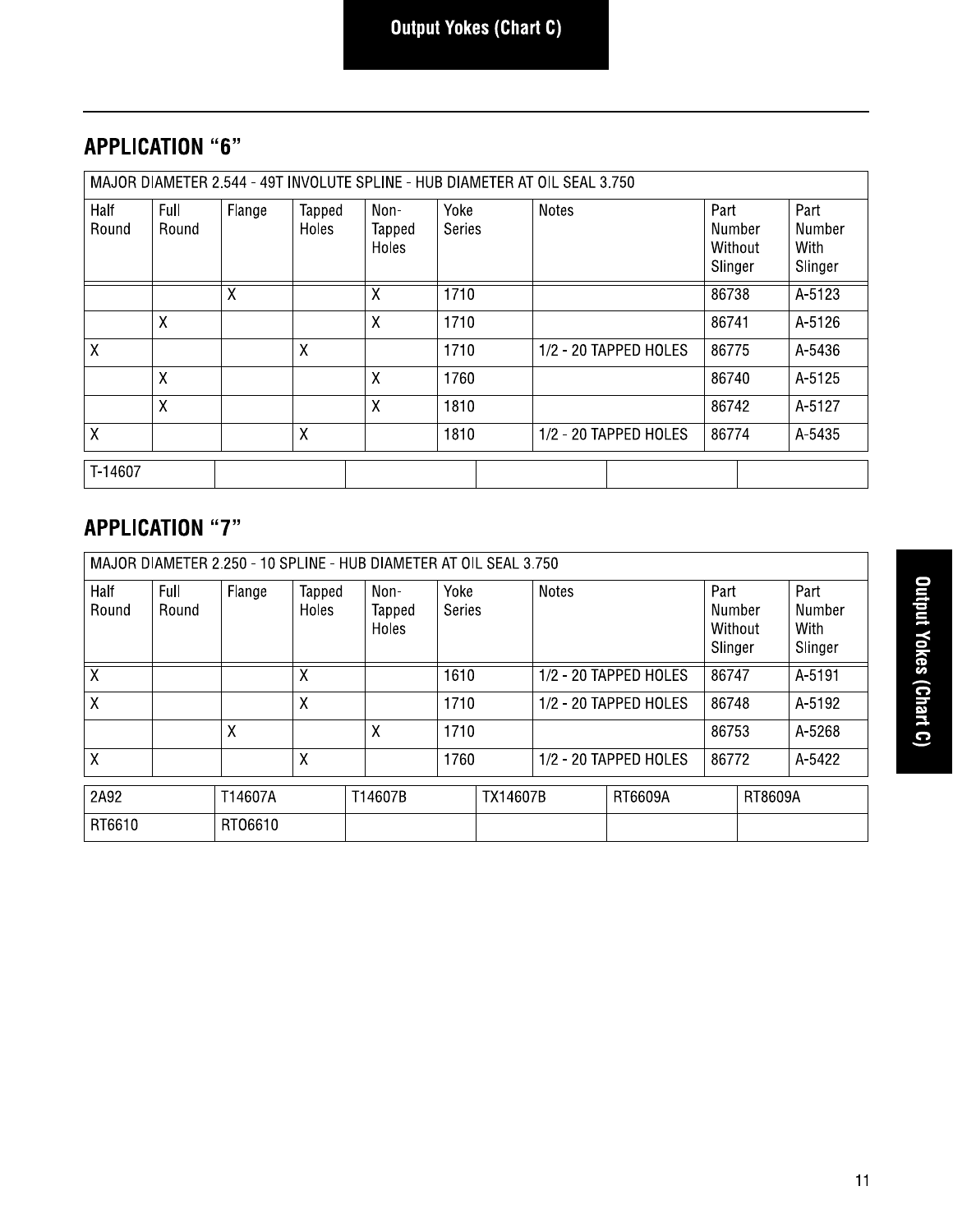#### **APPLICATION "8"**

| MAJOR DIAMETER 2.750 - 54T INVOLUTE SPLINE - NO SEAL |               |                       |            |                         |                 |                         |             |                |          |                         |             |                                      |                                   |
|------------------------------------------------------|---------------|-----------------------|------------|-------------------------|-----------------|-------------------------|-------------|----------------|----------|-------------------------|-------------|--------------------------------------|-----------------------------------|
| Half<br>Round                                        | Full<br>Round |                       | Flange     |                         | Tapped<br>Holes | Non-<br>Tapped<br>Holes |             | Yoke<br>Series |          | <b>Notes</b>            |             | Part<br>Number<br>Without<br>Slinger | Part<br>Number<br>With<br>Slinger |
| $\overline{X}$                                       |               |                       |            | $\overline{\mathsf{x}}$ |                 |                         |             | 1710           |          | 1/2 - 20 TAPPED HOLES   |             | 5505543                              |                                   |
|                                                      | $\mathsf{X}$  |                       |            |                         |                 |                         |             | 1710           |          |                         |             | 5505544                              |                                   |
| $\mathsf X$                                          |               |                       |            | $\mathsf{X}$            |                 |                         |             | 1760           |          | 1/2 - 20 TAPPED HOLES   |             | 5505545                              |                                   |
|                                                      | $\sf X$       |                       |            |                         |                 |                         |             | 1760           |          |                         |             | 5505546                              |                                   |
| $\mathsf X$                                          |               |                       |            | $\mathsf{X}$            |                 |                         |             | 1810           |          | 1/2 - 20 TAPPED HOLES   |             | 5505547                              |                                   |
|                                                      | $\mathsf{X}$  |                       |            |                         |                 |                         |             | 1810           |          |                         |             | 5505548                              |                                   |
| $\overline{X}$                                       |               |                       |            | $\overline{X}$          |                 |                         |             | RPL25          |          | 1/2 - 20 TAPPED HOLES   |             | 5505553                              |                                   |
| $\mathsf X$                                          |               |                       |            | $\pmb{\mathsf{X}}$      |                 |                         |             | <b>SPL170</b>  |          | M12 x 1.25 TAPPED HOLES |             | 5505571                              |                                   |
| $\bar{\mathsf{X}}$                                   |               |                       |            | $\mathsf{X}$            |                 |                         |             | <b>SPL250</b>  |          | M12 x 1.25 TAPPED HOLES |             | 5505572                              |                                   |
| X                                                    |               |                       |            | $\pmb{\chi}$            |                 |                         |             | 92N            |          | 1/2 - 20 TAPPED HOLES   |             | 5505578                              |                                   |
| <b>RT8908LL</b>                                      |               |                       | FR012210B  |                         | FR14210B        |                         |             | FR015210B      |          | RT016210C               | RTL016913A  |                                      | RTL014918B                        |
| <b>RTF8908LL</b>                                     |               |                       | FR0F12210B |                         | FRF14210B       |                         |             | FR0F15210B     |          | RT0F16210C              | RTLOF16913A |                                      | RTLOF14918B                       |
| RT011908LL                                           |               |                       | FR012210C  |                         | FR014210C       |                         |             | FR015210C      |          | RT011909MLL             | RTL018913A  |                                      | RTL016918B                        |
| RT0F11908LL                                          |               |                       | FR0F12210C |                         | FR0F14210C      |                         |             | FR0F15210C     |          | RTOF11909MLL            | RTLOF18913A |                                      | RTLOF16918B                       |
| RT014908LL                                           |               |                       | FR13210B   |                         | RT14210B        |                         |             | RT015210C      |          | RT014909MLL             | RT14915     |                                      | RTL018918B                        |
| RT0F14908LL                                          |               |                       | FRF13210B  |                         | RTF14210B       |                         |             | RT0F15210C     |          | RTOF14909MLL            | RTF14915    |                                      | RTLOF18918B                       |
| RT016908LL                                           |               |                       | FR013210B  |                         | RT014210C       |                         |             | FR016210B      |          | RTL012913A              | RT014915    |                                      | RTL020918B                        |
| RT0F16908LL                                          |               |                       | FR0F13210B |                         | RT0F14210C      |                         |             | FR0F16210B     |          | RTLOF12913A             | RT0F14915   |                                      | RTLOF20918B                       |
| FR12210B                                             |               | FR013210C<br>FR15210B |            |                         | FR016210C       |                         |             | RTL014913A     | RT016915 |                         |             |                                      |                                   |
| FRF12210B<br>FR0F13210C                              |               | FRF15210B             |            |                         | FR0F16210C      |                         | RTLOF14913A | RT0F16915      |          |                         |             |                                      |                                   |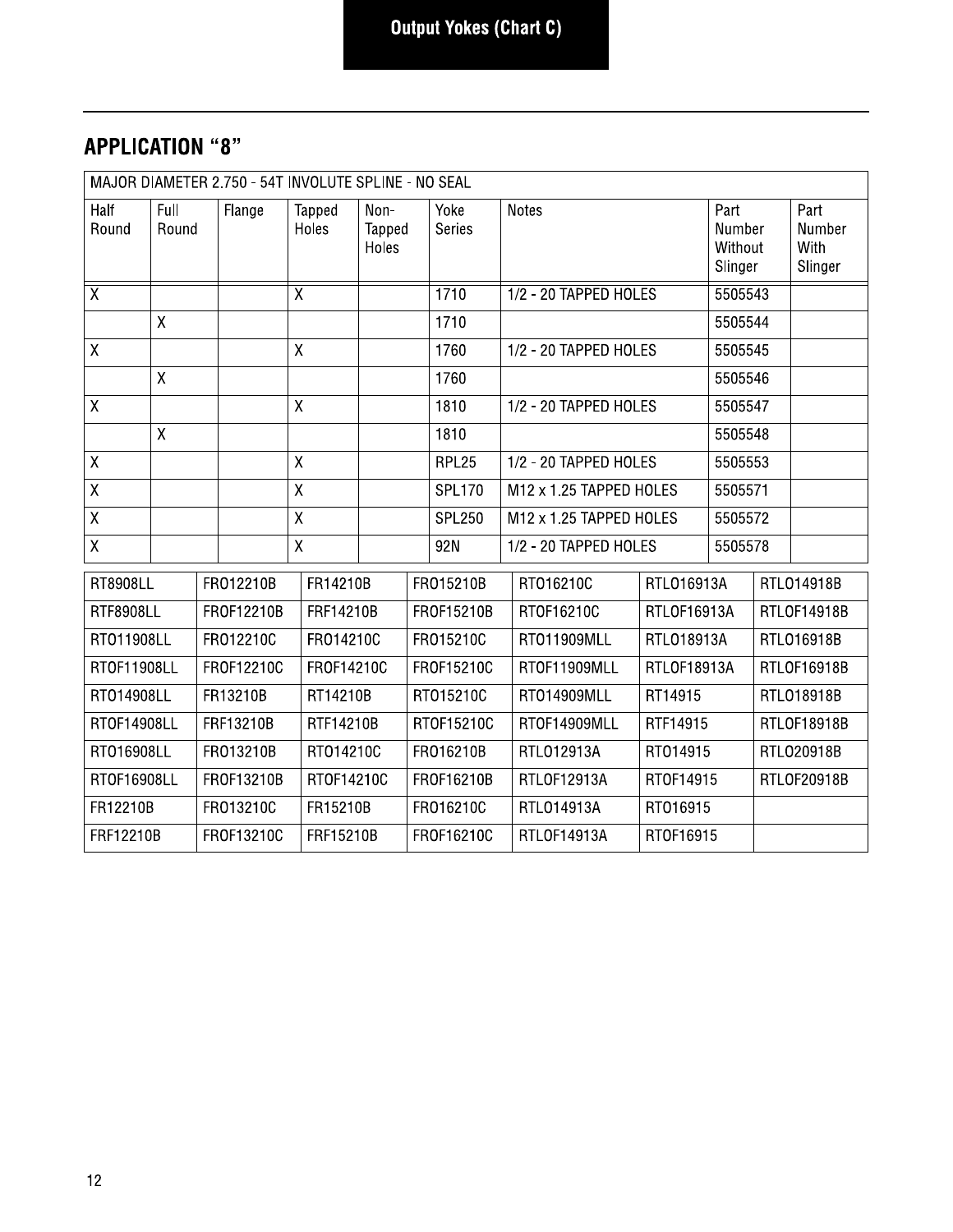## Snipping weignts

|       | <b>Shipping Weights</b>             |                                     |                                                  |          |                                     |                                     |                                                  |
|-------|-------------------------------------|-------------------------------------|--------------------------------------------------|----------|-------------------------------------|-------------------------------------|--------------------------------------------------|
| Model | Weight With<br>No Clutch<br>Housing | Weight With<br>Cast Iron<br>Housing | Weight With<br>Aluminum<br><b>Clutch Housing</b> | Model    | Weight With<br>No Clutch<br>Housing | Weight With<br>Cast Iron<br>Housing | Weight With<br>Aluminum<br><b>Clutch Housing</b> |
| 14607 | 575                                 | 643                                 | 596                                              | 15210    | 602                                 | 670                                 | 623                                              |
| 7608  | 597                                 | 665                                 | 618                                              | 16210    | 602                                 | 670                                 | 623                                              |
| 8608  | 583                                 | 651                                 | 604                                              | 16610    | 630                                 | 698                                 | 651                                              |
| 8908  | 690                                 | 758                                 | 711                                              | 16710    | 634                                 | 702                                 | 655                                              |
| 11708 | 675                                 | 743                                 | 696                                              | 18610    | 630                                 | 698                                 | 651                                              |
| 11908 | 690                                 | 758                                 | 711                                              | 11709MLL | 671                                 | 739                                 | 692                                              |
| 14708 | 690                                 | 758                                 | 711                                              | 11909MLL | 671                                 | 739                                 | 692                                              |
| 14908 | 690                                 | 758                                 | 711                                              | 14709MLL | 673                                 | 741                                 | 694                                              |
| 16908 | 690                                 | 758                                 | 711                                              | 14909MLL | 673                                 | 741                                 | 694                                              |
| 6609  | 376                                 | 444                                 | 397                                              | 12713    | 714                                 | 782                                 | 735                                              |
| 8609  | 376                                 | 444                                 | 397                                              | 12913    | 714                                 | 782                                 | 735                                              |
| 8709  | 581                                 | 649                                 | 602                                              | 14713    | 714                                 | 782                                 | 735                                              |
| 12609 | 583                                 | 651                                 | 604                                              | 14913    | 714                                 | 782                                 | 735                                              |
| 12709 | 583                                 | 651                                 | 604                                              | 16713    | 716                                 | 784                                 | 737                                              |
| 13609 | 588                                 | 656                                 | 609                                              | 16913    | 716                                 | 784                                 | 737                                              |
| 13709 | 588                                 | 656                                 | 609                                              | 18913    | 716                                 | 784                                 | 737                                              |
| 14609 | 607                                 | 675                                 | 628                                              | 14715    | 696                                 | 764                                 | 717                                              |
| 14709 | 607                                 | 675                                 | 628                                              | 14915    | 696                                 | 764                                 | 717                                              |
| 16709 | 617                                 | 685                                 | 638                                              | 15715    | 696                                 | 764                                 | 717                                              |
| 12210 | 592                                 | 660                                 | 613                                              | 16915    | 696                                 | 764                                 | 717                                              |
| 12610 | 625                                 | 693                                 | 646                                              | 14718    | 716                                 | 784                                 | 737                                              |
| 12710 | 606                                 | 674                                 | 627                                              | 14918    | 716                                 | 784                                 | 737                                              |
| 13210 | 592                                 | 660                                 | 613                                              | 16718    | 716                                 | 784                                 | 737                                              |
| 13610 | 625                                 | 693                                 | 646                                              | 16918    | 716                                 | 784                                 | 737                                              |
| 13710 | 611                                 | 679                                 | 632                                              | 18718    | 716                                 | 784                                 | 737                                              |
| 14210 | 592                                 | 660                                 | 613                                              | 18918    | 716                                 | 784                                 | 737                                              |
| 14610 | 630                                 | 698                                 | 651                                              | 20918    | 716                                 | 784                                 | 737                                              |
| 14710 | 624                                 | 692                                 | 645                                              |          |                                     |                                     |                                                  |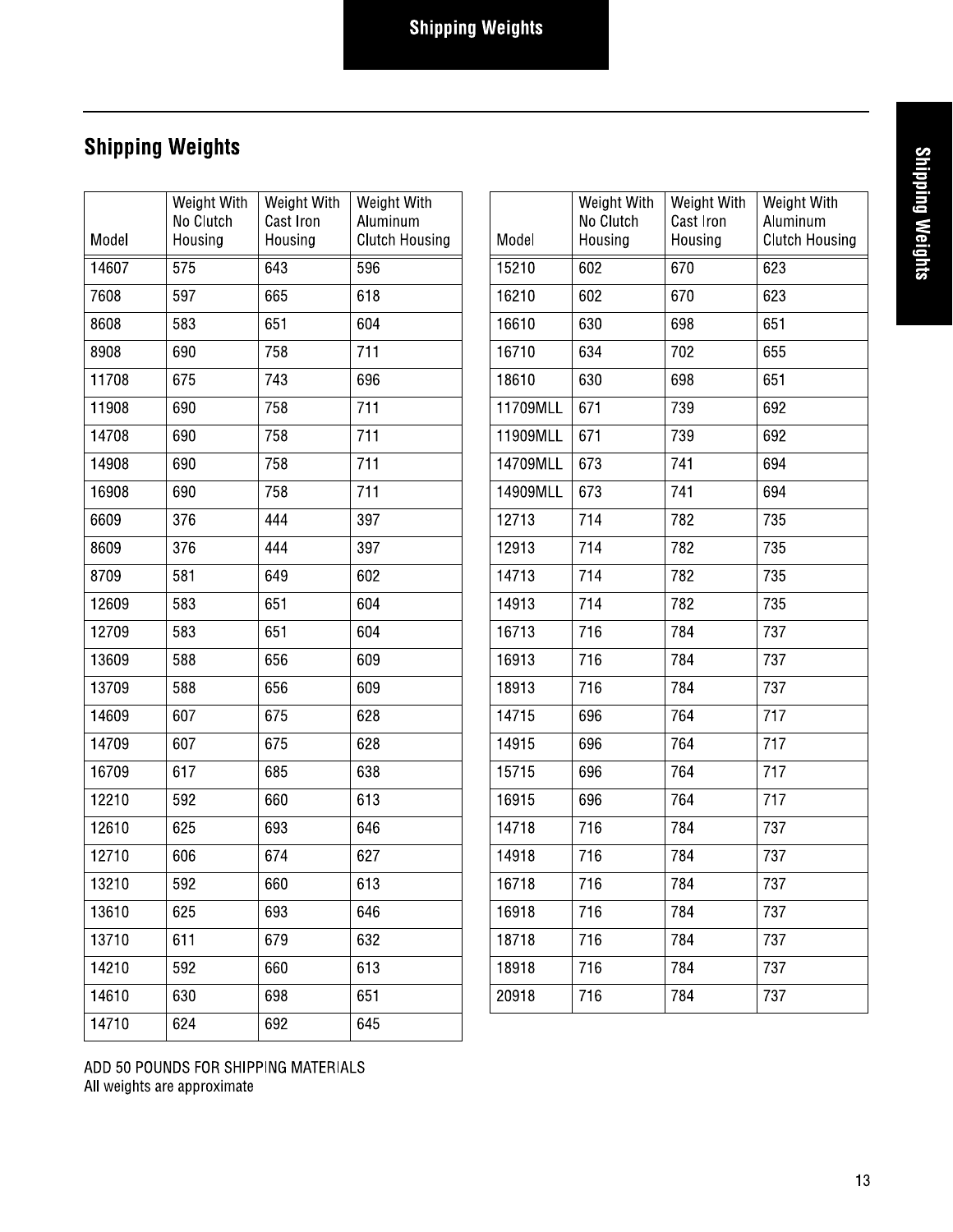#### **Transmission Oil Capacities**

**Note:** These values are approximate—always use the fill hole as the final reference.

#### Eaton<sup>®</sup> Fuller<sup>®</sup> Transmission Oil Capacities

| Twin Countershaft Models | Pints | Liters         |
|--------------------------|-------|----------------|
| 5 SPEEDS                 |       |                |
| 905                      | 22    | 10             |
| 11605                    | 22    | 10             |
| <b>6 SPEEDS</b>          |       |                |
| 955AL                    | 25    | 12             |
| 906                      | 26    | 12             |
| 1056AA                   | 29    | 14             |
| 11606                    | 26    | 12             |
| 7 SPEEDS                 |       |                |
| 955ALL                   | 28    | 13             |
| 8607                     | 36    | 17             |
| 11607                    | 36    | 17             |
| 14607                    | 37    | 17             |
| 8 SPEEDS                 |       |                |
| 1157DL                   | 27    | 13             |
| 11607L                   | 28    | 13             |
| 9508                     | 25    | 12             |
| 11608                    | 26    | 12             |
| 14608                    | 28    | 13             |
| 9 SPEEDS                 |       |                |
| 9509                     | 25    | 12             |
| 11509                    | 25    | 12             |
| 12509                    | 25    | 12             |
| 1157DLL                  | 29    | 14             |
| 6609                     | 12    | 6              |
| 8609                     | 15    | $\overline{7}$ |
| 8608L                    | 27    | 13             |

| <b>Twin Countershaft Models</b> | Pints | Liters |
|---------------------------------|-------|--------|
| 9 SPEEDS - CONTINUED            |       |        |
| 11607LL                         | 31    | 15     |
| 11707LL                         | 28    | 13     |
| 11707DLL                        | 28    | 13     |
| 13707DLL                        | 28    | 13     |
| 13707MLL                        | 28    | 13     |
| 11609                           | 27    | 13     |
| 12609                           | 27    | 13     |
| 13609                           | 27    | 13     |
| 14609                           | 27    | 13     |
| 11709                           | 27    | 13     |
| 12709                           | 27    | 13     |
| 13709                           | 27    | 13     |
| 14709                           | 27    | 13     |
| 16709                           | 27    | 13     |
| 10 SPEEDS                       |       |        |
| 958LL                           | 28    | 13     |
| 1258LL                          | 28    | 13     |
| 7608LL                          | 19.5  | 9      |
| 11608LL                         | 29    | 14     |
| 14608LL                         | 29    | 13     |
| 11708LL                         | 28    | 13     |
| 14708LL                         | 29    | 14     |
| 8908LL                          | 28    | 13     |
| 11908LL                         | 28    | 13     |
| 14908LL                         | 28    | 13     |
| 16908LL                         | 28    | 13     |
| 12510                           | 25    | 12     |
| 610                             | 12    | 6      |
| 6610                            | 12    | 6      |
| 910                             | 25    | 12     |
| 1110                            | 25    | 12     |